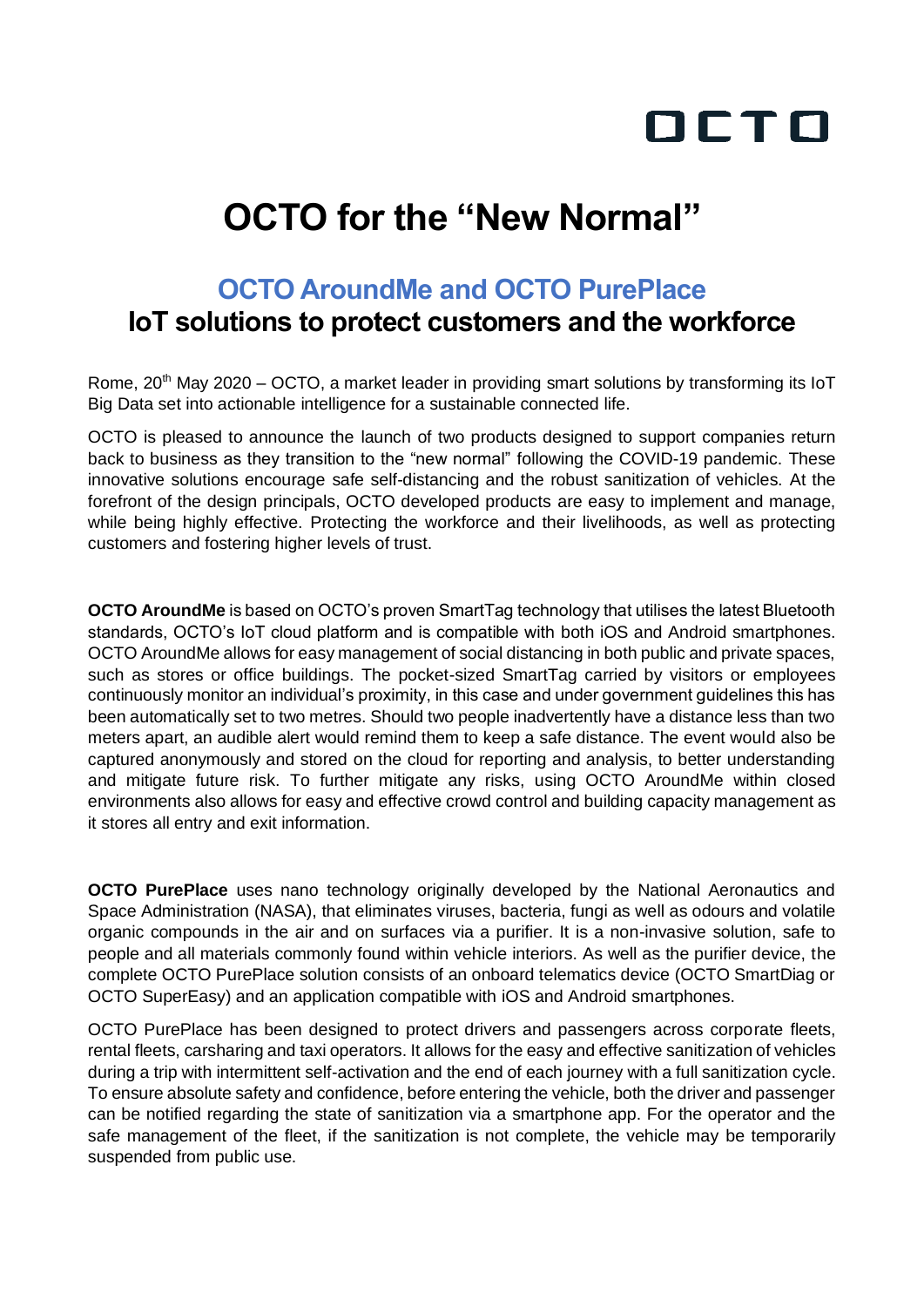## **OCTO AroundMe**

Social distance monitoring made easy

COVID-19 has forced people to change their habits



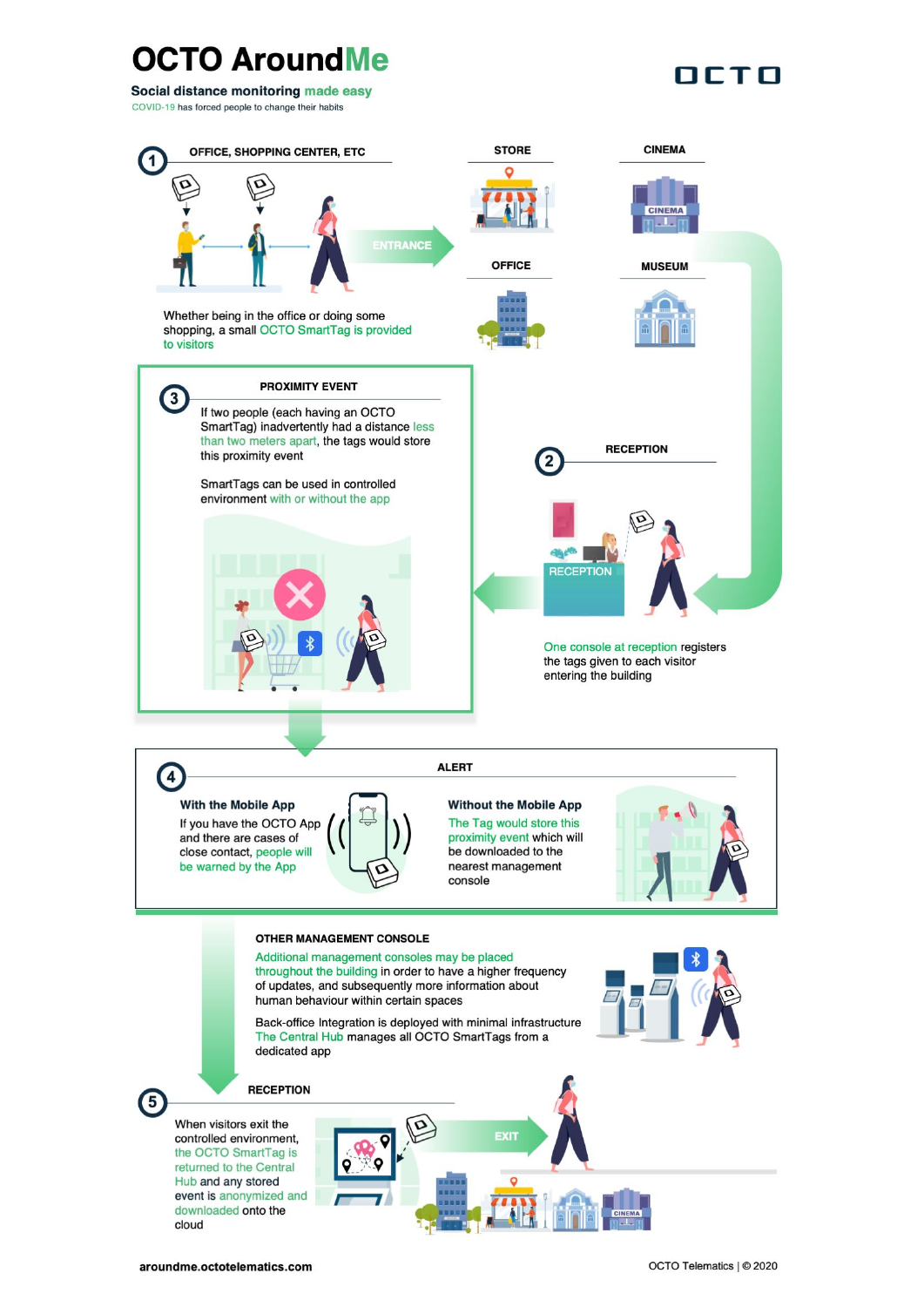### **OCTO PurePlace**

Sanitisation is the new normal

For vehicles and controlled environments, sanitisation must be an integrated habit

OCTO